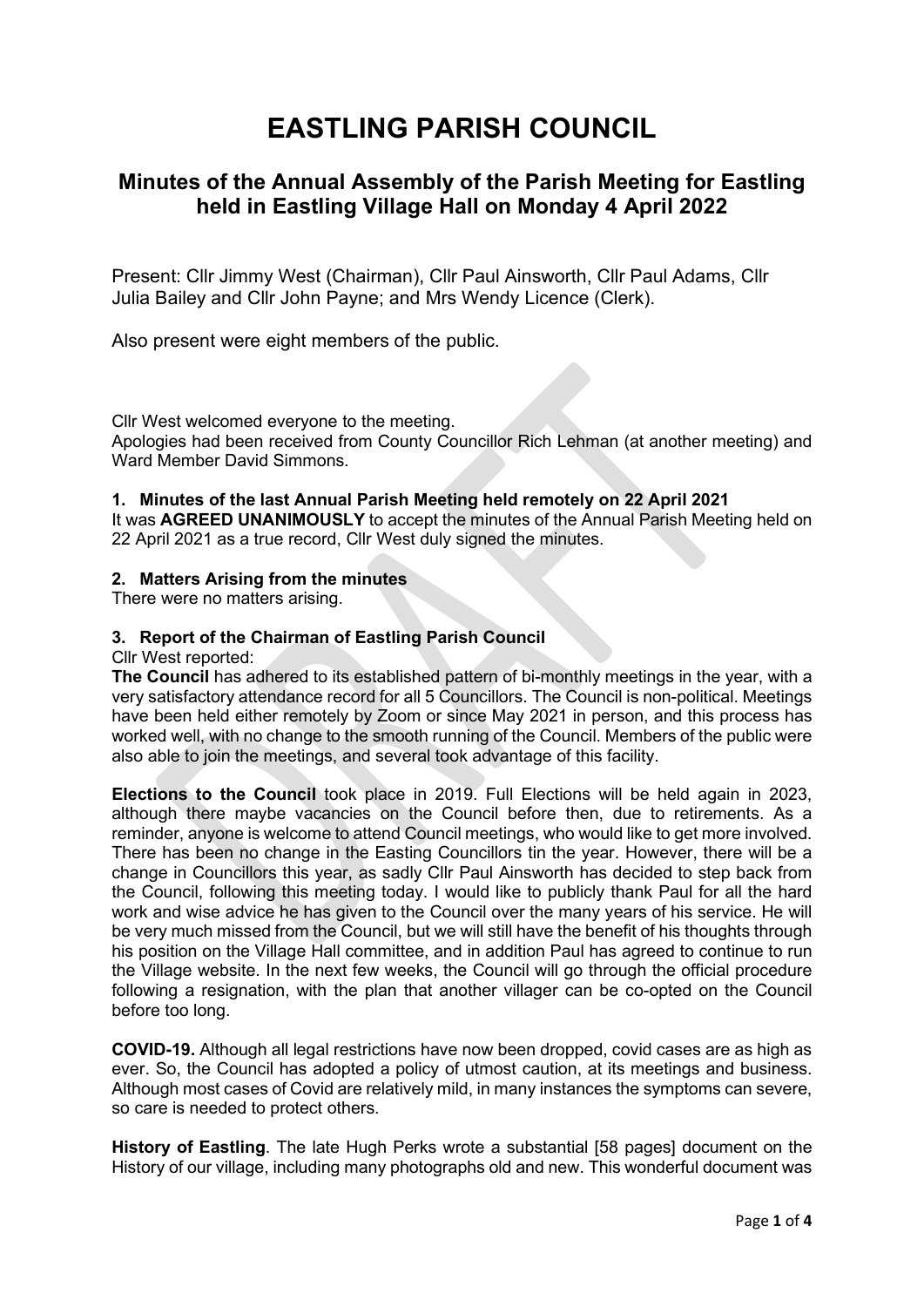passed to the Council this year and is now published in full. There is a link to it on the village website.

Eastling Telephone Box. The Council has now "adopted" the phone box from BT. BT have passed the responsibility of maintaining this listed and historic telephone box to Eastling Council. It dates from King George  $5<sup>th</sup>$  in the middle 1930s. The box has been beautifully restored and repaired by Colin Bell. There is a bit more work to do on the inside now that BT have recently taken out the phone equipment. The Council is very grateful to Colin for all the work he has done on this project.

Parish Council Clerk. We are fortunate to have Wendy Licence as our Clerk. Wendy is Clerk to a number of other councils and attends regular training and update seminars to keep abreast of all that is required by statute for the proper governance of Parish Councils. The Council is obliged to have its own Website https://www.hugofox.com/community/eastlingparish-council-15993/home On that is published all the agendas and minutes of Council meetings and all our regulatory and financial information etc. This Website is maintained by Wendy. The Council is a member of the Kent Association of Local Councils [KALC], a body that is particularly useful for training and keeping us all up to date. The financial update will be given by Cllr Payne but all I need to say is that the cash management and budgeting are robust. There will be no change in the Precept this year. It will remain about £5,100, being £35 a year for a band D property in Eastling. Various charitable gifts have been made as usual, including a substantial donation to an Eastling school project, which Cllr Payne will expand upon.

Planning applications. Eastling is in an Area of Outstanding Natural Beauty, and thus subject to severe restrictions on development. Eastling Parish Council has viewed and commentated on several applications favourably and a few unfavourably, but it is Swale Borough Council who makes the decisions and sadly on occasion the Councils opinions get rejected or upheld by Swale Borough Council.

Alan Willson continues to do an excellent job in looking after Neighbourhood Watch, liaising with the police where necessary and helping out villagers in many ways. Thanks to Alan for the excellent work he does in the village on many fronts and helping to keep us all safe.

Speed Limits, and Parish Highways Improvement Plan [PHIP] Residents have been concerned for several years about the highways speed limits in Newnham Lane, the 40mph sign is in the wrong place, and in any event, it should be a maximum of 30mph. To help resolve this, a petition was organised in 2019 and received a massive 144 supporting signatures. This was submitted to the Chairman of the Joint Transport Board at KCC last year. Last year we were the asked to prepare a Parish Highways Improvement Plan [PHIP], which was been done and submitted. Kent County Council Highways arranged for speed tests to be done in Newnham Lane and Kent County Council Highways officers are now looking in detail at the result at our request for the Newnham Lane speed limit. Unfortunately, due to staff changes at KCC, Eastling council has still not received the result of their deliberations. On another matter on the PHIP, the railings down Kettle Hill have now been replaced, after many years of neglect, giving added safety to traffic and other road users.

Highways. The Council continues to report potholes and other issues to Kent County Council Highways and batter them with follow up. Anyone can report any Highway problem themselves online, through www.kent.gov.uk I would urge you do this. KCC are usually pretty responsive, and you can track progress. The Council has also been concerned about fly tipping, in particular in Pett Dane Lane and Seed Road. We continue to work with KCC Highways, to try to get these issues resolved.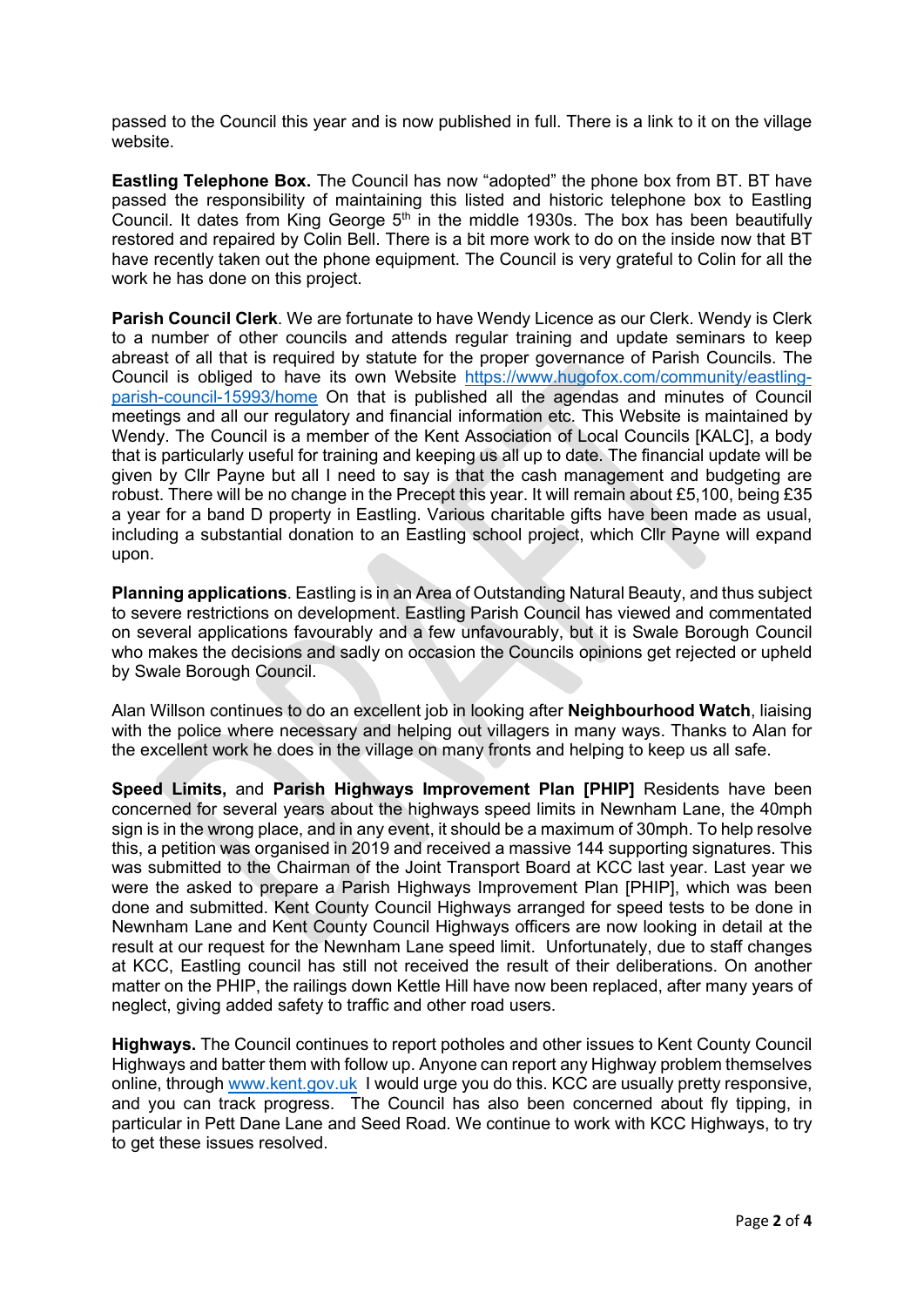The Village Website The village website is www.eastlingvillage.co.uk. This is run by Paul Ainsworth. We are pleased with the Website for Eastling Village; feed in any comments, news, or events you may have to the administrator. He can only post information he is told about, so do be in contact with him with information and photos. In addition, the Council has its own website. [see above] which has all the details concerning the work, constitution, and regulations etc of Eastling Parish Council. This is run by our Clerk, Wendy Licence. There are links between the two websites.

Footpaths. The Council strives to work with local famers, to keep paths in good condition. Ben Binder manager of the Belmont Estate works particularly hard to maintain the paths and bridleways. He provides regular reports to the council, for which we are very grateful. If you spot any problems, fallen trees etc then please let Ben know. The trenches around most of the fields dug by the Belmont Estate are to stop "Hare Coursing". Unfortunately, some is still occasionally taking place. If you see this happening, please report it to the police, rather than approach the offenders yourself.

Swale Borough Council and Kent County Council. Last year I paid tribute to the retiree, KCC Cllr Andrew Bowles who served Eastling excellently for many years. At the May 2021 election his seat was won by KCC Cllr Rich Lehman. Rich has attended several of the Council meetings. We are fortunate to have his helpful support and hard work for the community. The Council was very sorry to hear of the death of retired SBC Cllr Colin Prescott at the end of 2021. He was a very regular attendee at our meetings and served the community that he loved brilliantly. David Simmons is on Swale Borough Council, is our Ward member is. David attends our meetings, and his input and advice is always appreciated.

### 4. Financial report of the Parish Council

Cllr Payne reported that the accounts are currently being prepared for audit and will be available on the website at the end of May. The precept has been kept the same for the last three years. Swale Borough Council always expresses the precept on a Band D property which is £35 per annum. The Council maintains the church footpath, the notice board and the area around the sign and this is done several times a year. The Council has made several grants during the year, it has given to Swale Citizens Advice which helps residents and also the Kent Sussex Surrey Air Ambulance. Donations were made to UK Sepsis Trust and Diabetes UK in memory of former Ward Councillor Colin Prescott. The main donation was made to Eastling School; in 2018 a young lad called Joey died and the Governors wanted to create a sensory garden in his memory, the Council purchased a Gruffalo for the garden.

The phone box was restored by Mr Colin Bell who invoiced for the materials only, the Council is grateful to Mr Bell for generously giving his time for this project.

The Parish Council continues to pay Community Heartbeat for the Village Emergency Telephone System.

The Village Website is funded by the Parish Council.

Cllr West thanked Cllr Payne for his report.

#### 5. To receive reports from local organisations

Mr Ben Binder, Manager of the Belmont Estate, said he had received correspondence regarding the footpath which goes down to the valley and concerns about the barbed wire on top of the fence. The barbed wire has been there for nineteen years and the barbed wire cannot be replaced with plain wire as it would fall apart. The fence will need replacing within the next few years and plain wire will be put along the top.

There are a couple of places near the school where people are walking across the field rather than adhering to the public footpaths, this causes damage to the crops. Signs have been put up but people have just torn them down. People must appreciate that this is not the footpath. A tent had been pitched behind Prospect Place and the people were asked to move.

The fields are being planted with a drill and some people think this looks like stubble and walk on the fields, this is causing damage to the crops.